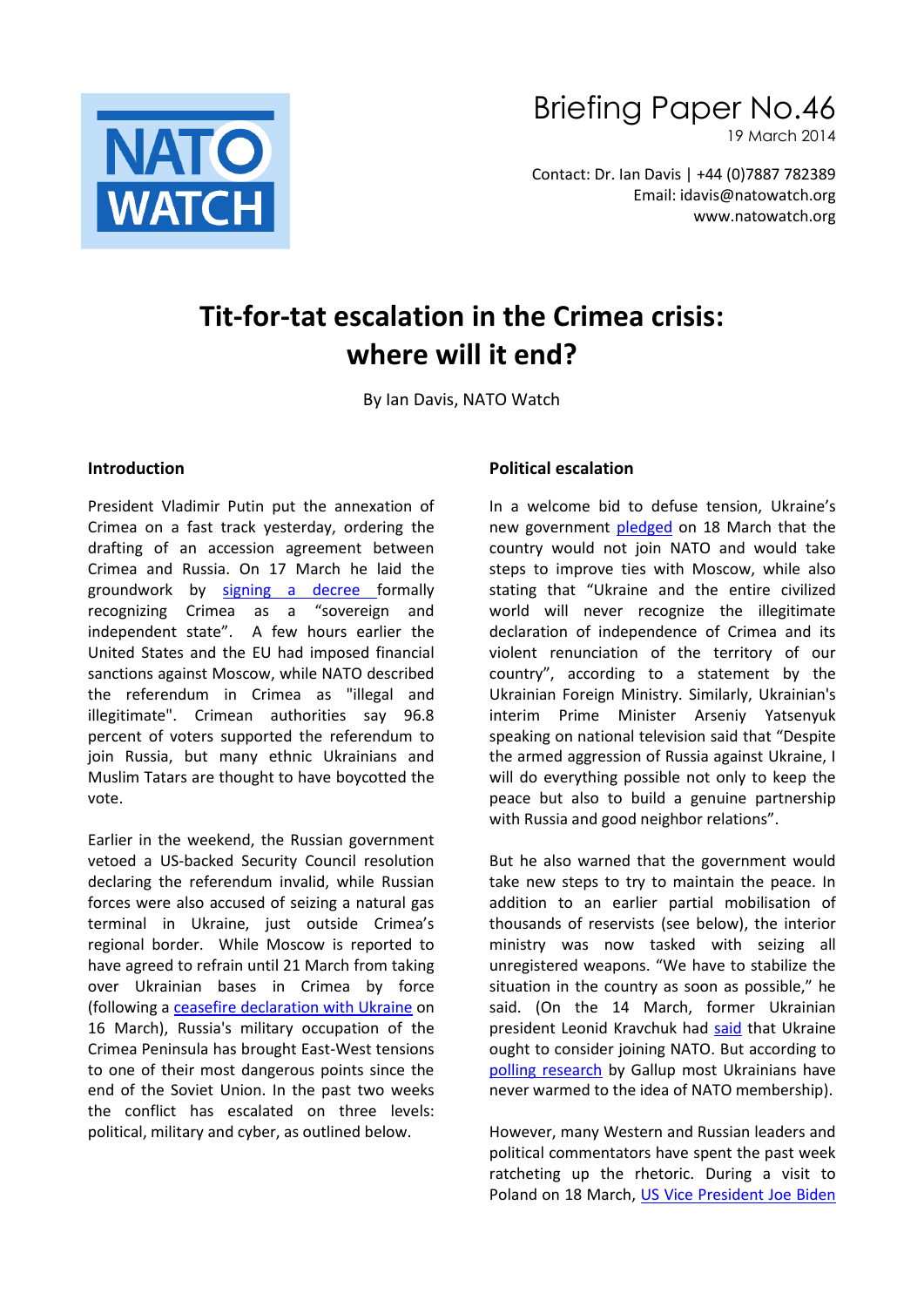denounced the Crimea annexation as "an almost unbelievable set of events" and "nothing more than a land grab" by Moscow. In his latest [statement](http://www.nato.int/cps/en/natolive/news_108100.htm) (18 March), NATO Secretary General Anders Fogh Rasmussen also condemned Russia's move to annex Ukraine's Crimea region, saying Moscow had embarked on a "dangerous path". "I condemn president Putin's announcement of new laws incorporating Crimea into the Russian Federation", Rasmussen said, adding there "can be no justification to continue on this course of action that can only deepen Russia's international isolation".

NATO ambassadors in a [statement](http://www.nato.int/cps/en/natolive/news_108030.htm) on 17 March described the referendum in Crimea as "illegal" and "illegitimate", adding that it violated the Ukrainian Constitution and international law. "The circumstances under which it was held were deeply flawed and therefore unacceptable," the NATO statement said and urged Russia to deescalate the situation, including by ceasing all military activities against Ukraine. "The so-called referendum undermines efforts to find a political solution to the crisis in Ukraine," said the statement. The ambassadors called on Russia to honour all its international commitments, return to the path of dialogue and seek a peaceful, political solution, including through direct dialogue with the government of Ukraine. "We therefore urge the Russian Federation not to take any steps to annex Crimea, which would be a clear violation of the United Nations Charter," added the statement.

At a meeting in Brussels on the same, Anders Fogh Rasmussen discussed the latest developments in Ukraine with Andriy Deshchytsya, Ukraine's acting Foreign Minister. In a subsequent [NATO News Release](http://www.nato.int/cps/en/natolive/news_108029.htm) similar language was used to decry the "so-called referendum" that "undermined international efforts to find a peaceful and political solution to the Ukraine crisis and violated the Ukrainian constitution and international law". The Secretary General also reiterated the Alliance's firm commitment to support Ukrainian sovereignty and independence, and the territorial integrity and inviolability of Ukraine's frontiers. The two also discussed NATO's determination to boost cooperation with Ukraine through the NATO-Ukraine Commission.

The NATO's Secretary-General had previously condemned the planned referendum in a [statement](http://www.nato.int/cps/en/natolive/news_108021.htm) on 14 March, saying it would break international law and have no "political legitimacy". The statement was issued after a meeting at NATO headquarters of ambassadors from the Euro-Atlantic Partnership Council, a forum that includes the 28 NATO allies and 22 other countries from Europe and central Asia, including Russia and Ukraine. [US-Russia talks](http://www.nytimes.com/2014/03/15/world/europe/john-kerry-russia-ukraine-talks.html?emc=edit_th_20140315&nl=todaysheadlines&nlid=49448091&_r=0) on Ukraine held in London on the same day failed to ease tensions, as did a subsequent telephone conversation between presidents Obama and Putin. The US leader "reiterated that a diplomatic resolution cannot be achieved while Russian military forces continue their incursions into Ukrainian territory and that the large-scale Russian military exercises on Ukraine's borders only exacerbate the tension," a [White House](http://www.whitehouse.gov/the-press-office/2014/03/16/readout-president-s-call-president-putin)  [readout](http://www.whitehouse.gov/the-press-office/2014/03/16/readout-president-s-call-president-putin) stated.

Meanwhile, other voices on both sides continued to up the ante. In a return to Cold War rhetoric, a Russian television anchor Dmitry Kiselyov made a clear nuclear war threat saying: "Russia is the only country in the world that is realistically capable of turning the United States into radioactive ash". A [delegation of US senators](http://www.kyivpost.com/content/ukraine/mccain-durbin-say-they-will-urge-obama-to-send-weapons-to-ukraine-339474.html) visiting Ukraine said that they would urge President Obama to send arms and other military supplies to Ukraine. The Ukrainian Army has only "a few thousand combat-ready troops," US Senator McCain said. "They would be overwhelmed by the Russians if it came to that. One of their urgent requests is to have us supply them with weapons. I'll be urging our administration to arrange for that as quickly as possible".

Kurt Volker, a former US Permanent Representative to NATO, [has called for](http://www.foreignpolicy.com/articles/2014/03/18/wheres_nato_in_crimea) a more robust response by allies that would "shift the logic of NATO action, from partnership to defence and deterrence". And the leader of Crimea's Tatars, Mustafa Cemilev, was reported as [calling](http://www.euronews.com/2014/03/14/crimea-tatar-leader-urges-nato-intervention/) [for NATO intervention](http://www.euronews.com/2014/03/14/crimea-tatar-leader-urges-nato-intervention/) to avert a "massacre".

Finally, in the latest diplomatic tit-for-tat, following the Obama Administration's announcement on 17 March that seven Russian officials and four Ukrainian officials would be barred from holding assets or travelling to the United States, Putin appears set to respond with his own list of targeted sanctions. Several US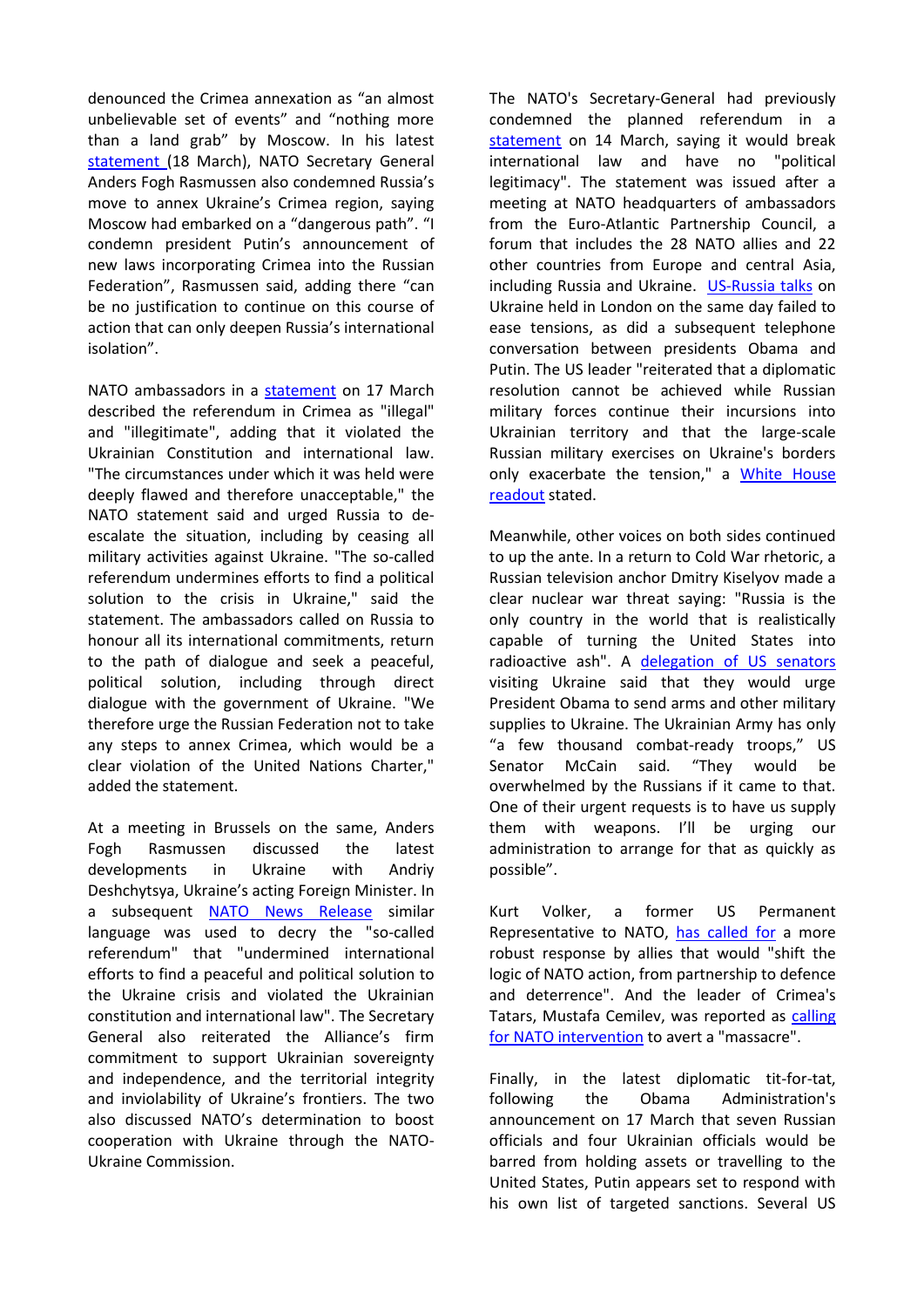Senators and officials are expected to be banned from visiting Russia.

#### **Military escalation**

Ukraine [has ordered its troops in Crimea to use](http://www.theguardian.com/world/2014/mar/18/crimea-ukraine-weapons-self-defence)  [their weapons to protect themselves](http://www.theguardian.com/world/2014/mar/18/crimea-ukraine-weapons-self-defence) after a soldier was killed on 18 March when pro-Russian forces stormed a military base near Simferopol. "The conflict is shifting from a political to a military stage," said Arseniy Yatsenyuk at an emergency government meeting.

In the past two weeks there have been a series of moves and countermoves by Russia and NATO to beef up their military presence in Eastern Europe. NATO last week initiated [reconnaissance flights](http://www.natowatch.org/node/1425) over Romania and Poland to better monitor the security situation in Ukraine. Additional US F-16 planes were also [deployed to Poland.](http://news.yahoo.com/amid-ukraine-tension-u-f-16-fighters-land-173619873--sector.html)

The Belarusian President Aleksandr Lukashenko asked Moscow to deploy extra warplanes on its territory in response to the perceived NATO military buildup near Belarus' border. The Russian Defence Ministry agreed to deploy six fighter jets and three transport aircraft, *[Russia](http://rt.com/news/belarus-planes-nato-poland-594/) Today* reported. According to previous military agreements, Russian and Belarusian troops can move freely throughout both countries. In addition, the Collective Security Treaty Organization (CSTO), a Moscow-led security organization, [announced that it was monitoring](http://rt.com/news/csto-monitor-nato-ukraine-586/) NATO's build-up. *"We are concerned with the deployment of a NATO aviation group near Belarus borders. We notice the increased surveillance activity near that region. But at the moment we believe that taking countermeasures would be premature,"* said Nikolay Bordyuzha, the Secretary General of the organization, which includes Russia, Belarus, Armenia, Kazakhstan, Kyrgyzstan and Tajikistan.

On 13 March [Moscow deployed troops and](http://www.nytimes.com/2014/03/14/world/europe/ukraine.html?emc=edit_th_20140314&nl=todaysheadlines&nlid=49448091&_r=0)  [military equipment along Ukraine's eastern](http://www.nytimes.com/2014/03/14/world/europe/ukraine.html?emc=edit_th_20140314&nl=todaysheadlines&nlid=49448091&_r=0)  [border,](http://www.nytimes.com/2014/03/14/world/europe/ukraine.html?emc=edit_th_20140314&nl=todaysheadlines&nlid=49448091&_r=0) but the next day the Russian Foreign Minister Sergei Lavrov said Russia does not have any imminent intention to invade eastern Ukraine, the *[Associated Press](http://www.washingtonpost.com/world/europe/russian-foreign-minister-lavrov-says-russia-has-no-plans-to-invade-southeastern-ukraine/2014/03/14/3078b166-ab90-11e3-b8ca-197ef3568958_story.html)* reported. German Chancellor Angela Merkel (among other Western leaders) [strongly condemned this Russian troop](http://www.nytimes.com/2014/03/14/world/europe/ukraine.html)  [deployment,](http://www.nytimes.com/2014/03/14/world/europe/ukraine.html) saying that Moscow was risking a "catastrophe". Following the troop movements, Russia's senior commander, Valery V. Gerasimov,

spoke by telephone with his NATO counterpart, Gen. Knud Bartles of Denmark, the news agency *Interfax* reported, but the details of the conversation were not disclosed.

On 17 March the Ukrainian Parliament endorsed a presidential decree for a partial military mobilization to call up 40,000 reservists to counter Russia's military actions. And according to a report in *[The Telegraph](http://www.telegraph.co.uk/news/worldnews/europe/ukraine/10703016/Poland-plans-to-reform-military-brigade-with-Ukraine-and-Lithuania.html)*, Poland is proposing to create a joint military brigade with Ukraine and Lithuania. Defence ministers of the three countries are due to meet this week to revisit the plan that was originally proposed in 2009. Some 1,600 Ukrainian troops served under Polish command during the Iraq war and Ukraine's forces also co-operated with Poles during the NATO-led peacekeeping operations in Kosovo.

It has also been [reported](http://www.channelnewsasia.com/news/world/former-soviet-satellites/1036288.html) that the Visegrad 4 (V4) group of countries - the Czech Republic, Hungary, Poland and Slovakia - signed a military pact on 14 March to coordinate defence planning and to create a joint combat unit to operate under NATO and EU auspices. However, the V4-EU combat unit of 3,000 soldiers is not expected to be ready to take part in NATO or EU operations until 2016. The V4 group was set up in 1991 as a forum for its members to discuss common security and energy issues, and the formation of a joint military unit has been under discussion for some time.

In addition, several of Russia's non-NATO neighbours (e.g. [Sweden](http://www.defensenews.com/article/20140316/DEFREG01/303160008/Russian-Threat-Re-Energizes-Sweden-s-Push-Join-NATO-Boost-Spending) and [Moldova\)](http://www.laht.com/article.asp?ArticleId=1791922&CategoryId=12395) have also been reviewing their defences and making noises about closer cooperation with NATO.

Finally, [according to the Army Times](http://www.armytimes.com/article/20140316/NEWS/303160016/U-S-Army-Europe-hold-exercise-July-Ukraine) the US and NATO are set to continue with a planned "peacekeeping" military exercise in Ukraine in July, called Rapid Trident 2014. The exercise is due to take place near the Polish border, in Lviv, Ukraine, according to a US Air Force spokesman, and will include troops from Armenia, Azerbaijan, Bulgaria, Canada, Georgia, Germany, Moldova, Poland, Romania, the United Kingdom and Ukraine. During [last year's 2013 exercise](https://www.facebook.com/ExerciseRapidTrident2013?filter=2), the practice drill took two weeks and included around 1,300 troops. It concentrated mainly on "airborne and air-mobile infantry operations".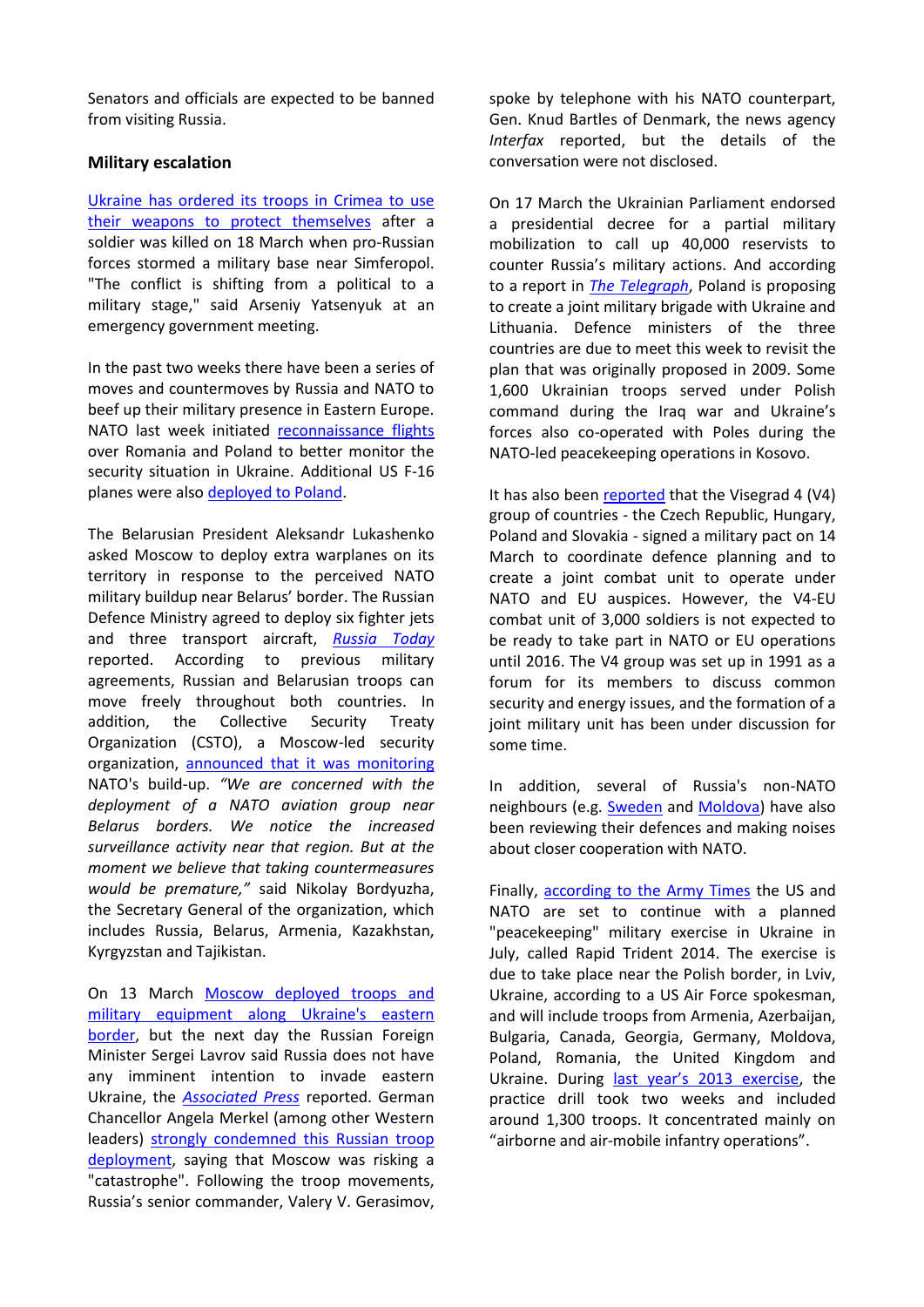### **Cyber escalation**

Several [press reports](http://www.scmagazineuk.com/crimea-battle-continues-ukrainian-hackers-ddos-nato-websites/article/338502/) suggest that a virtual war is already underway in cyberspace, with computer attacks launched against several NATO websites in recent days. A group of pro-Russian Ukrainians is thought to have carried out a wave of low-level distributed denial of service (DDoS) attacks on NATO websites, and the alliance's Estonia-based cyber defence "centre of excellence", on 15 March forcing them offline for a "few hours" and even into the early hours the following day. Using the name [CyberBerkut](http://www.cyber-berkut.org/) ('Berkut' were the now disbanded riot squads used by the government of ousted pro-Russian Ukrainian President Viktor Yanukovich) the Ukrainian hackers slowed the NATO portals to a crawl and left them with intermittent availability, according to NATO spokeswoman, Oana Lungescu, on social networking site Twitter.

["Several #NATO websites have been target of](https://twitter.com/NATOpress)  [significant DDoS attack.](https://twitter.com/NATOpress) No operational impact. Our experts working to restore normal function," Lungescu said on 15 March. "DDoS attack on some #NATO sites ongoing but most services restored. Integrity of NATO data & systems not affected. We continue working on it," was the follow-up the next day.

In addition, the website created by separatist groups in Crimea to monitor the referendum vote was blocked for an hour, with the pro-Russian government accusing hackers from an American university of being behind the attack.

In November 2013, a White House-Kremlin [cybersecurity crisis hotline](http://insidecybersecurity.com/Cyber-General/Cyber-Public-Content/us-russian-cybersecurity-talks-face-uncertainty-amid-ukrainian-crisis/menu-id-1089.html?utm_source=Sailthru&utm_medium=email&utm_term=%2ASituation%20Report&utm_campaign=SITREP%20MARCH%2014%252) was established -- thus far, never used, according to US officials. The Ukrainian crisis is likely to complicate US-Russian bilateral relations on cybersecurity as well as many other issues.

#### **NATO Watch Comment**

In a recent BBC drama about the [37 days](http://en.wikipedia.org/wiki/37_Days_(TV_series)) that led up to the UK declaring war on Germany on 4 August 1914, the Prussian General Moltke was depicted as constantly urging the Kaiser to go to war. "There can't be a powerful Germany and a powerful Russia on the same continent," he said. The German generals thought it would take just six weeks to defeat France, but they had to go

through Belgium, which in 1839 had been guaranteed neutrality.

The British Cabinet was divided and there were resignations following a comment: "How does an army of several million men defeat another army of several million men. It will be a war without victors".

This fictional account of the complex behindclosed-doors story of the final weeks before the outbreak of World War I questioned assumptions about the war's inevitability. It suggested that a combination of diplomatic mistakes and military misjudgments were at the heart of the catastrophic chain of events that led to neutral Belgium being invaded and the death of over ten million in the next four years. But as we approach the 100th anniversary of World War I, surely such mistakes and misjudgements are unlikely to be repeated today? Our digital, 24-hour social media age will uncover the truth and ensure that sanity prevails - right?

Well, try substituting the Crimea in 2014 for the Balkans in 1914. Replace the commitment to Belgian neutrality with a contemporary treaty guaranteeing Ukrainian security (the [1994](http://en.wikipedia.org/wiki/Budapest_Memorandum_on_Security_Assurances)  **[Budapest Memorandum\)](http://en.wikipedia.org/wiki/Budapest_Memorandum_on_Security_Assurances). And while no-one has** so far explicitly said, "there can't be a powerful NATO and a powerful Russia on the same continent", this does appear to be the subtext of a number of the more belligerent voices on both sides. Add in the nuclear dimension and today's game of geopolitical chicken takes on an even more frightening tone.

Of course, words like 'accountability' and 'transparency' were not part of the story in 1914 and the respective Foreign Office officials and political elites were largely left to muddle through in their own way. It also meant that certain things were unseen and didn't come to light immediately, or could be hidden. None of that is true today. Or is it? Most foreign policy decisions and certainly those within NATO and Russia continue to be made behind closed doors. And it seems as if political machismo and misjudgements are just as likely to emerge in the current response to Crimea as they did in reaction to Sarajevo in 1914.

The power of the Western media to hold elected leaders to account and challenge 'official'